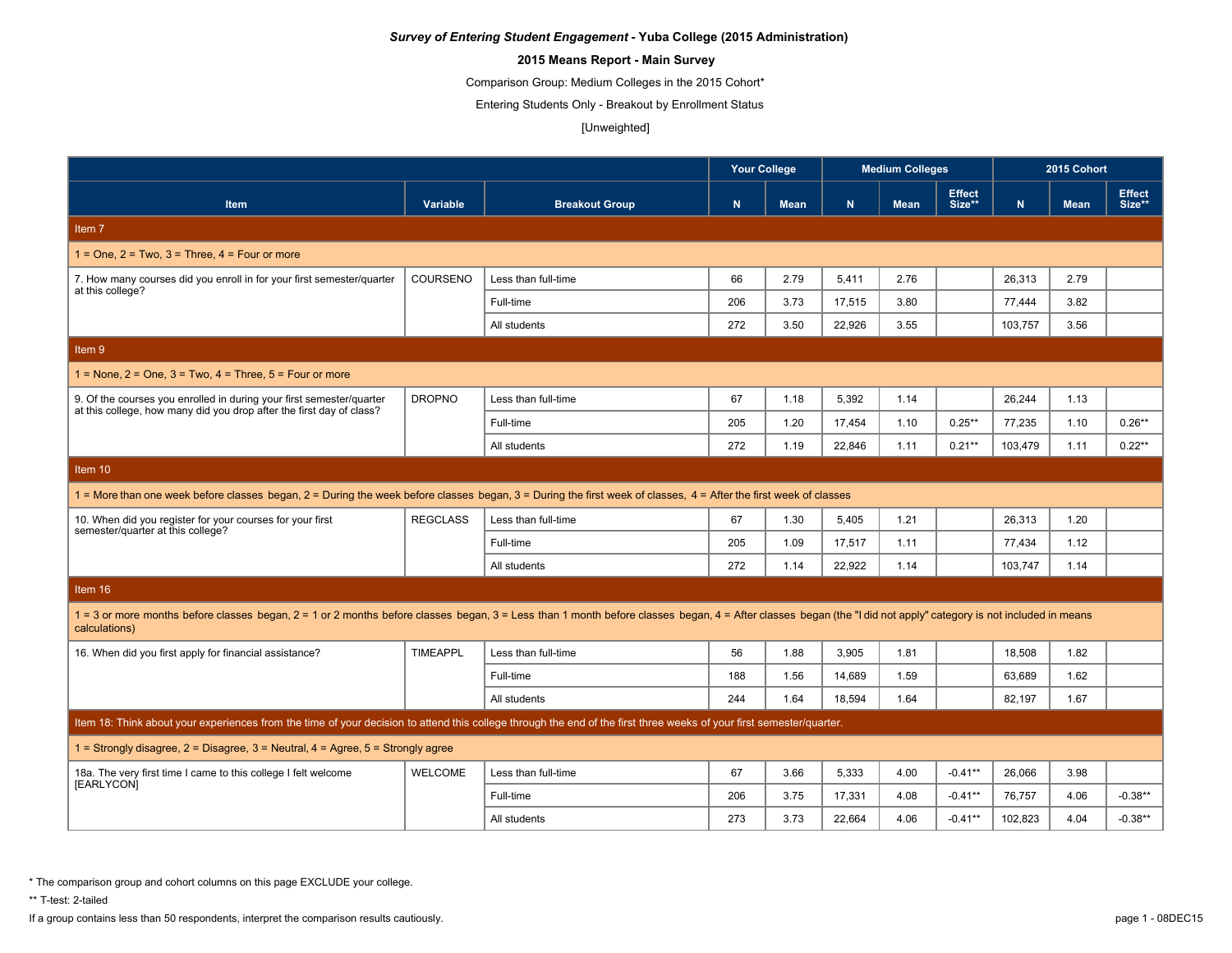# **2015 Means Report - Main Survey**

Comparison Group: Medium Colleges in the 2015 Cohort\*

Entering Students Only - Breakout by Enrollment Status

[Unweighted]

|                                                                                                                                                                      |                 |                       | <b>Your College</b> |             |        | <b>Medium Colleges</b> |                         |         | 2015 Cohort |                         |
|----------------------------------------------------------------------------------------------------------------------------------------------------------------------|-----------------|-----------------------|---------------------|-------------|--------|------------------------|-------------------------|---------|-------------|-------------------------|
| <b>Item</b>                                                                                                                                                          | Variable        | <b>Breakout Group</b> | N.                  | <b>Mean</b> | N.     | <b>Mean</b>            | <b>Effect</b><br>Size** | N       | <b>Mean</b> | <b>Effect</b><br>Size** |
| Item 18: Think about your experiences from the time of your decision to attend this college through the end of the first three weeks of your first semester/quarter. |                 |                       |                     |             |        |                        |                         |         |             |                         |
| 1 = Strongly disagree, 2 = Disagree, 3 = Neutral, $4$ = Agree, $5$ = Strongly agree                                                                                  |                 |                       |                     |             |        |                        |                         |         |             |                         |
| 18b. The instructors at this college want me to succeed [HIEXPECT]                                                                                                   | <b>WNTSCCD</b>  | Less than full-time   | 67                  | 4.00        | 5.289  | 4.29                   | $-0.41**$               | 25.907  | 4.28        | $-0.40**$               |
|                                                                                                                                                                      |                 | Full-time             | 205                 | 4.05        | 17.241 | 4.29                   | $-0.35**$               | 76.390  | 4.29        | $-0.34**$               |
|                                                                                                                                                                      |                 | All students          | 272                 | 4.04        | 22,530 | 4.29                   | $-0.36**$               | 102,297 | 4.29        | $-0.36**$               |
| 18c. All the courses I needed to take during my first                                                                                                                | CONVTIME        | Less than full-time   | 67                  | 3.66        | 5,322  | 3.88                   |                         | 25,997  | 3.90        |                         |
| semester/quarter were available at times convenient for me                                                                                                           |                 | Full-time             | 206                 | 3.90        | 17,295 | 4.01                   |                         | 76,595  | 4.02        |                         |
|                                                                                                                                                                      |                 | All students          | 273                 | 3.84        | 22,617 | 3.98                   |                         | 102,592 | 3.99        |                         |
| 18d. I was able to meet with an academic advisor at times convenient                                                                                                 | <b>AACONTIM</b> | Less than full-time   | 66                  | 3.65        | 5.257  | 3.72                   |                         | 25.818  | 3.75        |                         |
| for me [ACADPLAN]                                                                                                                                                    |                 | Full-time             | 204                 | 3.65        | 17.191 | 3.83                   |                         | 76.153  | 3.84        |                         |
|                                                                                                                                                                      |                 | All students          | 270                 | 3.65        | 22,448 | 3.81                   |                         | 101,971 | 3.81        |                         |
| 18e. An advisor helped me to select a course of study, program, or                                                                                                   | <b>AASELMAJ</b> | Less than full-time   | 67                  | 3.66        | 5,311  | 3.62                   |                         | 26,001  | 3.67        |                         |
| major [ACADPLAN]                                                                                                                                                     |                 | Full-time             | 206                 | 3.69        | 17,300 | 3.73                   |                         | 76,639  | 3.73        |                         |
|                                                                                                                                                                      |                 | All students          | 273                 | 3.68        | 22.611 | 3.70                   |                         | 102.640 | 3.72        |                         |
| 18f. An advisor helped me to set academic goals and to create a<br>plan for achieving them [ACADPLAN]                                                                | <b>ACADGOAL</b> | Less than full-time   | 67                  | 3.46        | 5.310  | 3.25                   |                         | 25.968  | 3.30        |                         |
|                                                                                                                                                                      |                 | Full-time             | 206                 | 3.56        | 17.269 | 3.33                   |                         | 76.515  | 3.34        |                         |
|                                                                                                                                                                      |                 | All students          | 273                 | 3.54        | 22,579 | 3.31                   |                         | 102,483 | 3.33        |                         |
| 18g. An advisor helped me to identify the courses I needed to take                                                                                                   | CRSADV          | Less than full-time   | 67                  | 4.00        | 5,314  | 3.84                   |                         | 26,009  | 3.86        |                         |
| during my first semester/quarter [ACADPLAN]                                                                                                                          |                 | Full-time             | 206                 | 3.95        | 17,302 | 3.97                   |                         | 76,605  | 3.96        |                         |
|                                                                                                                                                                      |                 | All students          | 273                 | 3.96        | 22.616 | 3.94                   |                         | 102,614 | 3.93        |                         |
| 18h. A college staff member talked with me about my commitments<br>outside of school (work, children, dependents, etc.) to help me figure                            | <b>OSCOMM</b>   | Less than full-time   | 67                  | 2.79        | 5,315  | 2.88                   |                         | 26.014  | 2.88        |                         |
| out how many courses to take [ACADPLAN]                                                                                                                              |                 | Full-time             | 205                 | 2.71        | 17,285 | 2.95                   |                         | 76.601  | 2.92        |                         |
|                                                                                                                                                                      |                 | All students          | 272                 | 2.73        | 22,600 | 2.93                   |                         | 102,615 | 2.91        |                         |
| 18i. The college provided me with adequate information about                                                                                                         | <b>FAINFO</b>   | Less than full-time   | 67                  | 3.46        | 5,314  | 3.40                   |                         | 26,010  | 3.39        |                         |
| financial assistance (scholarships, grants, loans, etc.) [EARLYCON]                                                                                                  |                 | Full-time             | 206                 | 3.34        | 17,304 | 3.55                   |                         | 76.659  | 3.54        |                         |
|                                                                                                                                                                      |                 | All students          | 273                 | 3.37        | 22,618 | 3.51                   |                         | 102,669 | 3.50        |                         |

\* The comparison group and cohort columns on this page EXCLUDE your college.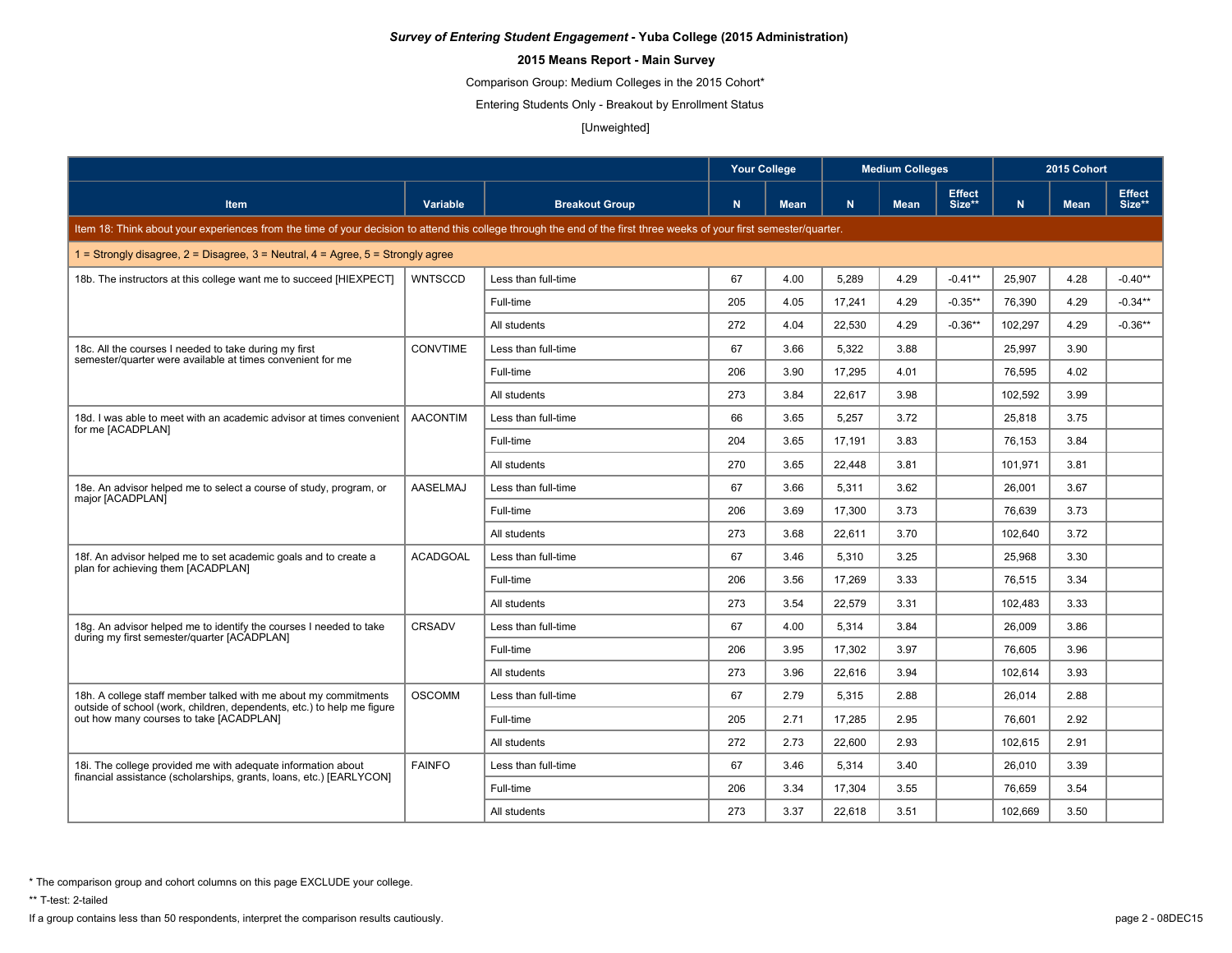# **2015 Means Report - Main Survey**

Comparison Group: Medium Colleges in the 2015 Cohort\*

Entering Students Only - Breakout by Enrollment Status

[Unweighted]

|                                                                                                                                                                      |                 |                       | <b>Your College</b> |             |        | <b>Medium Colleges</b> |                         | 2015 Cohort |             |                         |
|----------------------------------------------------------------------------------------------------------------------------------------------------------------------|-----------------|-----------------------|---------------------|-------------|--------|------------------------|-------------------------|-------------|-------------|-------------------------|
| <b>Item</b>                                                                                                                                                          | Variable        | <b>Breakout Group</b> | N                   | <b>Mean</b> | N.     | <b>Mean</b>            | <b>Effect</b><br>Size** | N           | <b>Mean</b> | <b>Effect</b><br>Size** |
| Item 18: Think about your experiences from the time of your decision to attend this college through the end of the first three weeks of your first semester/quarter. |                 |                       |                     |             |        |                        |                         |             |             |                         |
| 1 = Strongly disagree, 2 = Disagree, 3 = Neutral, 4 = Agree, 5 = Strongly agree                                                                                      |                 |                       |                     |             |        |                        |                         |             |             |                         |
| 18. A college staff member helped me determine whether I qualified<br>for financial assistance [EARLYCON]                                                            | <b>QUALFA</b>   | Less than full-time   | 67                  | 3.30        | 5.311  | 3.03                   |                         | 25.965      | 2.99        |                         |
|                                                                                                                                                                      |                 | Full-time             | 205                 | 3.24        | 17.255 | 3.12                   |                         | 76.440      | 3.11        |                         |
|                                                                                                                                                                      |                 | All students          | 272                 | 3.26        | 22,566 | 3.10                   |                         | 102,405     | 3.08        |                         |
| 18k. All instructors had activities to introduce students to one<br>another                                                                                          | <b>ACTINTRO</b> | Less than full-time   | 67                  | 3.10        | 5,311  | 3.33                   |                         | 25,962      | 3.35        |                         |
|                                                                                                                                                                      |                 | Full-time             | 205                 | 3.18        | 17,263 | 3.33                   |                         | 76,530      | 3.35        |                         |
|                                                                                                                                                                      |                 | All students          | 272                 | 3.16        | 22,574 | 3.33                   |                         | 102,492     | 3.35        |                         |
| 18I. All instructors clearly explained academic and student support                                                                                                  | <b>RESOURCE</b> | Less than full-time   | 67                  | 3.52        | 5.310  | 3.85                   |                         | 25.961      | 3.87        |                         |
| services available at this college [ACSOCSUP]                                                                                                                        |                 | Full-time             | 206                 | 3.72        | 17,254 | 3.89                   |                         | 76.444      | 3.91        |                         |
|                                                                                                                                                                      |                 | All students          | 273                 | 3.67        | 22,564 | 3.88                   | $-0.22**$               | 102,405     | 3.90        | $-0.24**$               |
| 18m. All instructors clearly explained course grading policies                                                                                                       | <b>GRADEPOL</b> | Less than full-time   | 67                  | 4.19        | 5,316  | 4.25                   |                         | 25,991      | 4.25        |                         |
| [ACSOCSUP]                                                                                                                                                           |                 | Full-time             | 206                 | 4.26        | 17,275 | 4.28                   |                         | 76,543      | 4.28        |                         |
|                                                                                                                                                                      |                 | All students          | 273                 | 4.25        | 22.591 | 4.27                   |                         | 102,534     | 4.27        |                         |
| 18n. All instructors clearly explained course syllabi (syllabuses)<br>[ACSOCSUP]                                                                                     | <b>SYLLABI</b>  | Less than full-time   | 65                  | 4.42        | 5.305  | 4.35                   |                         | 25.947      | 4.35        |                         |
|                                                                                                                                                                      |                 | Full-time             | 204                 | 4.37        | 17.246 | 4.39                   |                         | 76.399      | 4.38        |                         |
|                                                                                                                                                                      |                 | All students          | 269                 | 4.38        | 22,551 | 4.38                   |                         | 102,346     | 4.37        |                         |
| 18o. I knew how to get in touch with my instructors outside of class                                                                                                 | <b>FACMEET</b>  | Less than full-time   | 67                  | 4.04        | 5,317  | 4.28                   |                         | 26,014      | 4.27        |                         |
| [ACSOCSUP]                                                                                                                                                           |                 | Full-time             | 206                 | 4.18        | 17,293 | 4.33                   |                         | 76,603      | 4.31        |                         |
|                                                                                                                                                                      |                 | All students          | 273                 | 4.15        | 22,610 | 4.32                   | $-0.23**$               | 102,617     | 4.30        | $-0.21**$               |
| 18p. At least one college staff member (other than an instructor)                                                                                                    | <b>CSTAFNAM</b> | Less than full-time   | 67                  | 3.31        | 5,314  | 3.19                   |                         | 25,979      | 3.19        |                         |
| learned my name [EARLYCON]                                                                                                                                           |                 | Full-time             | 206                 | 3.17        | 17,271 | 3.39                   |                         | 76.545      | 3.36        |                         |
|                                                                                                                                                                      |                 | All students          | 273                 | 3.20        | 22,585 | 3.34                   |                         | 102,524     | 3.32        |                         |
| 18q. At least one other student whom I didn't previously know                                                                                                        | <b>OSTUDNAM</b> | Less than full-time   | 67                  | 3.81        | 5,321  | 4.04                   |                         | 26,014      | 4.03        |                         |
| learned my name [ACSOCSUP]                                                                                                                                           |                 | Full-time             | 206                 | 4.19        | 17.295 | 4.27                   |                         | 76,620      | 4.26        |                         |
|                                                                                                                                                                      |                 | All students          | 273                 | 4.10        | 22,616 | 4.22                   |                         | 102,634     | 4.20        |                         |

\* The comparison group and cohort columns on this page EXCLUDE your college.

\*\* T-test: 2-tailed

If a group contains less than 50 respondents, interpret the comparison results cautiously. page 3 - 08DEC15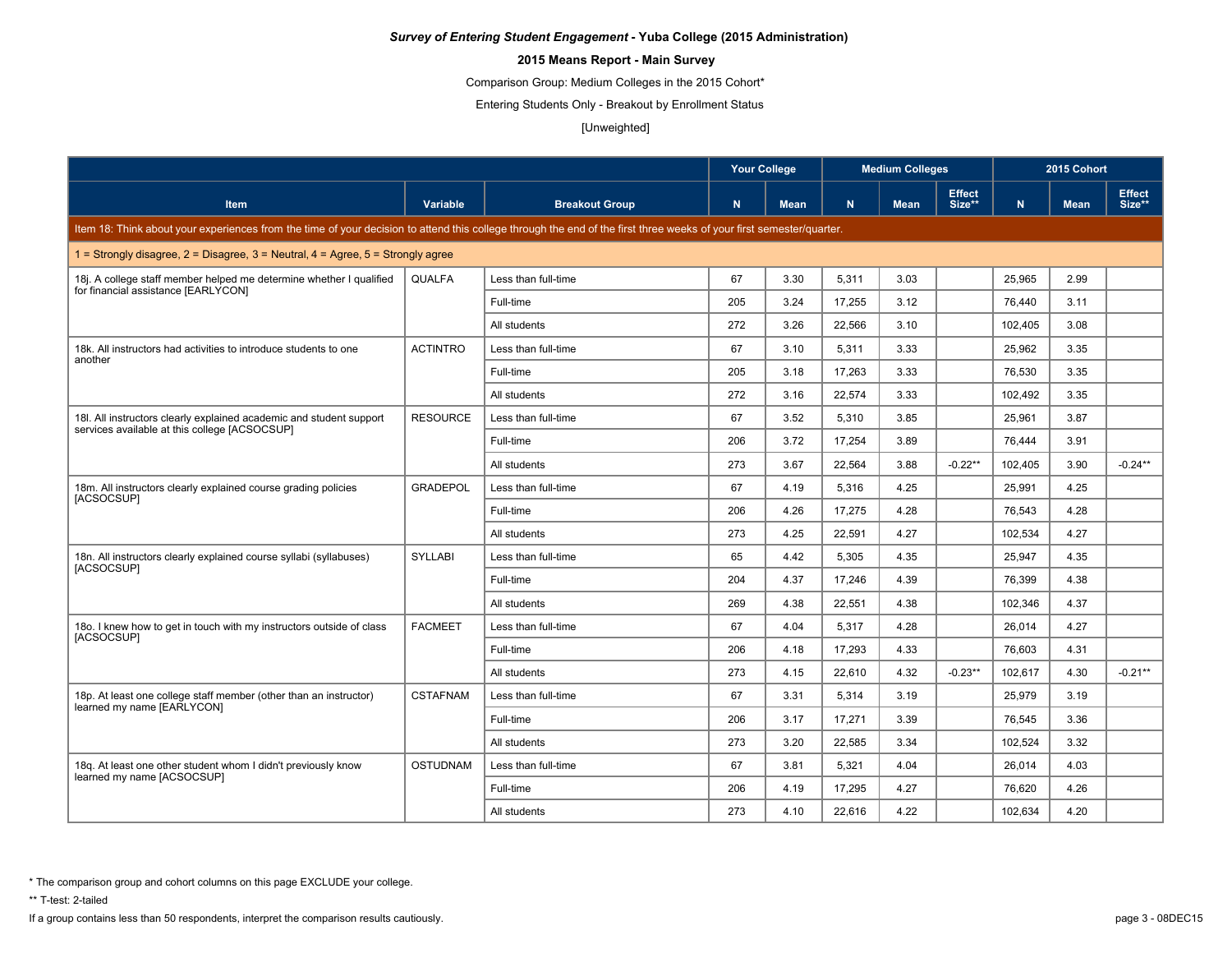# **2015 Means Report - Main Survey**

Comparison Group: Medium Colleges in the 2015 Cohort\*

Entering Students Only - Breakout by Enrollment Status

[Unweighted]

|                                                                                                                                                                      |                 |                       |     | <b>Your College</b> |        | <b>Medium Colleges</b> |                         |         | 2015 Cohort |                         |
|----------------------------------------------------------------------------------------------------------------------------------------------------------------------|-----------------|-----------------------|-----|---------------------|--------|------------------------|-------------------------|---------|-------------|-------------------------|
| <b>Item</b>                                                                                                                                                          | <b>Variable</b> | <b>Breakout Group</b> | N.  | <b>Mean</b>         | N      | <b>Mean</b>            | <b>Effect</b><br>Size** | N       | <b>Mean</b> | <b>Effect</b><br>Size** |
| Item 18: Think about your experiences from the time of your decision to attend this college through the end of the first three weeks of your first semester/quarter. |                 |                       |     |                     |        |                        |                         |         |             |                         |
| 1 = Strongly disagree, $2$ = Disagree, $3$ = Neutral, $4$ = Agree, $5$ = Strongly agree                                                                              |                 |                       |     |                     |        |                        |                         |         |             |                         |
| 18r. At least one instructor learned my name [ACSOCSUP]                                                                                                              | <b>FACNAM</b>   | Less than full-time   | 67  | 3.96                | 5,296  | 4.24                   |                         | 25,864  | 4.20        |                         |
|                                                                                                                                                                      |                 | Full-time             | 204 | 4.11                | 17,210 | 4.35                   | $-0.31**$               | 76,226  | 4.33        | $-0.26**$               |
|                                                                                                                                                                      |                 | All students          | 271 | 4.07                | 22,506 | 4.33                   | $-0.31**$               | 102,090 | 4.30        | $-0.26**$               |
| 18s. I learned the name of at least one other student in most of my<br>classes [ACSOCSUP]                                                                            | <b>STUNAM</b>   | Less than full-time   | 67  | 4.03                | 5,320  | 4.20                   |                         | 26,009  | 4.18        |                         |
|                                                                                                                                                                      |                 | Full-time             | 206 | 4.25                | 17.295 | 4.35                   |                         | 76.626  | 4.33        |                         |
|                                                                                                                                                                      |                 | All students          | 273 | 4.19                | 22,615 | 4.32                   |                         | 102,635 | 4.29        |                         |
| 18t. I have the motivation to do what it takes to succeed in college<br>[HIEXPECT]                                                                                   | <b>ITTAKES</b>  | Less than full-time   | 66  | 4.29                | 5,305  | 4.37                   |                         | 25,932  | 4.37        |                         |
|                                                                                                                                                                      |                 | Full-time             | 205 | 4.39                | 17,277 | 4.42                   |                         | 76.493  | 4.43        |                         |
|                                                                                                                                                                      |                 | All students          | 271 | 4.37                | 22.582 | 4.41                   |                         | 102,425 | 4.42        |                         |
| 18u. I am prepared academically to succeed in college [HIEXPECT]                                                                                                     | <b>ACPRPRD</b>  | Less than full-time   | 66  | 4.33                | 5,320  | 4.23                   |                         | 26.013  | 4.24        |                         |
|                                                                                                                                                                      |                 | Full-time             | 206 | 4.28                | 17,304 | 4.31                   |                         | 76,649  | 4.33        |                         |
|                                                                                                                                                                      |                 | All students          | 272 | 4.29                | 22.624 | 4.29                   |                         | 102,662 | 4.31        |                         |
| Item 19: During the first three weeks of your first semester/quarter at this college, about how often did you do the following?                                      |                 |                       |     |                     |        |                        |                         |         |             |                         |
| $1 =$ Never, $2 =$ Once, $3 =$ Two or three times, $4 =$ Four or more times                                                                                          |                 |                       |     |                     |        |                        |                         |         |             |                         |
| 19a. Ask questions in class or contribute to class discussions                                                                                                       | <b>ASKQUES</b>  | Less than full-time   | 67  | 2.60                | 5,393  | 2.82                   |                         | 26,230  | 2.79        |                         |
| [ENGAGLRN]                                                                                                                                                           |                 | Full-time             | 203 | 2.60                | 17.455 | 2.87                   | $-0.32**$               | 77,260  | 2.86        | $-0.31**$               |
|                                                                                                                                                                      |                 | All students          | 270 | 2.60                | 22.848 | 2.86                   | $-0.30**$               | 103.490 | 2.84        | $-0.29**$               |
| 19b. Prepare at least two drafts of a paper or assignment before                                                                                                     | PREPDRFT        | Less than full-time   | 67  | 2.18                | 5,342  | 2.12                   |                         | 26,025  | 2.12        |                         |
| turning it in [ENGAGLRN]                                                                                                                                             |                 | Full-time             | 202 | 2.11                | 17,351 | 2.15                   |                         | 76.761  | 2.15        |                         |
|                                                                                                                                                                      |                 | All students          | 269 | 2.13                | 22,693 | 2.14                   |                         | 102,786 | 2.14        |                         |
| 19c. Turn in an assignment late [HIEXPECT]                                                                                                                           | <b>LATETURN</b> | Less than full-time   | 66  | 1.33                | 5,368  | 1.44                   |                         | 26,101  | 1.45        |                         |
|                                                                                                                                                                      |                 | Full-time             | 204 | 1.38                | 17,390 | 1.45                   |                         | 76.922  | 1.44        |                         |
|                                                                                                                                                                      |                 | All students          | 270 | 1.37                | 22,758 | 1.45                   |                         | 103,023 | 1.44        |                         |

\* The comparison group and cohort columns on this page EXCLUDE your college.

\*\* T-test: 2-tailed

If a group contains less than 50 respondents, interpret the comparison results cautiously. page 4 - 08DEC15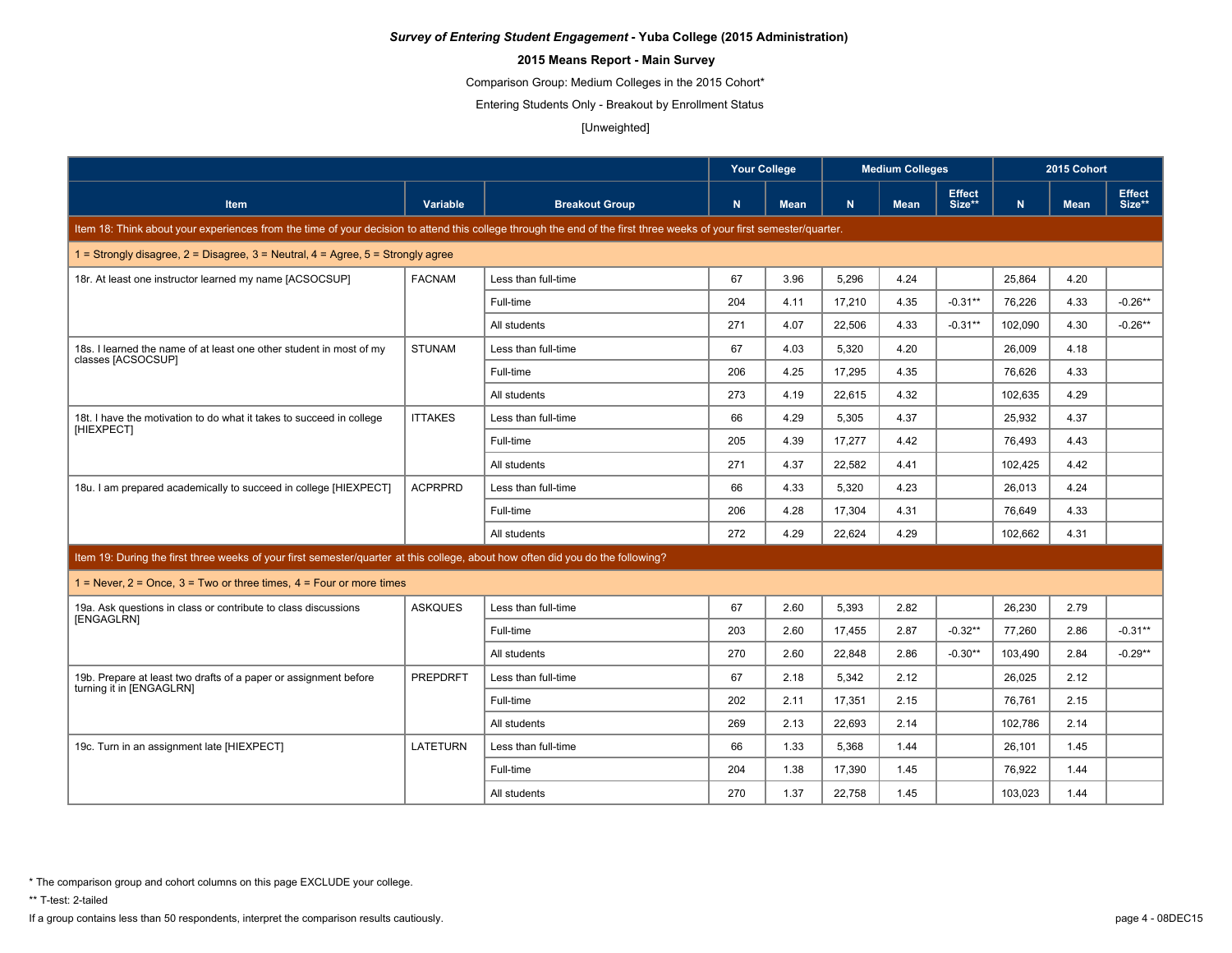# **2015 Means Report - Main Survey**

Comparison Group: Medium Colleges in the 2015 Cohort\*

Entering Students Only - Breakout by Enrollment Status

[Unweighted]

|                                                                                                                                 |                 |                       | <b>Your College</b> |             |        | <b>Medium Colleges</b> |                         | 2015 Cohort |             |                         |
|---------------------------------------------------------------------------------------------------------------------------------|-----------------|-----------------------|---------------------|-------------|--------|------------------------|-------------------------|-------------|-------------|-------------------------|
| <b>Item</b>                                                                                                                     | <b>Variable</b> | <b>Breakout Group</b> | N.                  | <b>Mean</b> | N      | <b>Mean</b>            | <b>Effect</b><br>Size** | N           | <b>Mean</b> | <b>Effect</b><br>Size** |
| Item 19: During the first three weeks of your first semester/quarter at this college, about how often did you do the following? |                 |                       |                     |             |        |                        |                         |             |             |                         |
| $1 =$ Never, $2 =$ Once, $3 =$ Two or three times, $4 =$ Four or more times                                                     |                 |                       |                     |             |        |                        |                         |             |             |                         |
| 19d. Not turn in an assignment [HIEXPECT]                                                                                       | <b>NOTTURN</b>  | Less than full-time   | 66                  | 1.48        | 5.273  | 1.37                   |                         | 25.670      | 1.38        |                         |
|                                                                                                                                 |                 | Full-time             | 201                 | 1.50        | 17.140 | 1.37                   |                         | 75.865      | 1.39        |                         |
|                                                                                                                                 |                 | All students          | 267                 | 1.49        | 22,413 | 1.37                   |                         | 101,535     | 1.39        |                         |
| 19e. Participate in supplemental instruction (extra class sessions with                                                         | <b>SUPINSTR</b> | Less than full-time   | 67                  | 1.49        | 5,384  | 1.51                   |                         | 26,205      | 1.52        |                         |
| an instructor, tutor, or experienced student) [ENGAGLRN]                                                                        |                 | Full-time             | 203                 | 1.58        | 17,460 | 1.50                   |                         | 77,194      | 1.54        |                         |
|                                                                                                                                 |                 | All students          | 270                 | 1.56        | 22,844 | 1.50                   |                         | 103,399     | 1.54        |                         |
| 19f. Come to class without completing readings or assignments                                                                   | <b>NOTCOMPL</b> | Less than full-time   | 67                  | 1.57        | 5.368  | 1.59                   |                         | 26.126      | 1.57        |                         |
| [HIEXPECT]                                                                                                                      |                 | Full-time             | 204                 | 1.68        | 17,415 | 1.67                   |                         | 76.979      | 1.65        |                         |
|                                                                                                                                 |                 | All students          | 271                 | 1.65        | 22,783 | 1.65                   |                         | 103,105     | 1.63        |                         |
| 19g. Work with other students on a project or assignment during                                                                 | <b>PINCLASS</b> | Less than full-time   | 66                  | 2.42        | 5,386  | 2.48                   |                         | 26,206      | 2.43        |                         |
| class [ENGAGLRN]                                                                                                                |                 | Full-time             | 206                 | 2.73        | 17,453 | 2.59                   |                         | 77,168      | 2.57        |                         |
|                                                                                                                                 |                 | All students          | 272                 | 2.66        | 22.839 | 2.57                   |                         | 103,374     | 2.53        |                         |
| 19h. Work with classmates outside of class on class projects or<br>assignments [ENGAGLRN]                                       | <b>PREPOUTC</b> | Less than full-time   | 65                  | 1.37        | 5.362  | 1.50                   |                         | 26.090      | 1.51        |                         |
|                                                                                                                                 |                 | Full-time             | 205                 | 1.67        | 17,343 | 1.68                   |                         | 76.756      | 1.69        |                         |
|                                                                                                                                 |                 | All students          | 270                 | 1.60        | 22,705 | 1.64                   |                         | 102,846     | 1.64        |                         |
| 19i. Participate in a required study group outside of class                                                                     | <b>GRPSTUDY</b> | Less than full-time   | 66                  | 1.18        | 5,380  | 1.25                   |                         | 26,197      | 1.27        |                         |
| [ENGAGLRN]                                                                                                                      |                 | Full-time             | 206                 | 1.35        | 17,456 | 1.30                   |                         | 77,157      | 1.32        |                         |
|                                                                                                                                 |                 | All students          | 272                 | 1.31        | 22.836 | 1.29                   |                         | 103,354     | 1.31        |                         |
| 19j. Participate in a student-initiated (not required) study group                                                              | <b>NRGSTUDY</b> | Less than full-time   | 66                  | 1.20        | 5,373  | 1.26                   |                         | 26.101      | 1.26        |                         |
| outside of class [ENGAGLRN]                                                                                                     |                 | Full-time             | 205                 | 1.40        | 17,394 | 1.33                   |                         | 76.868      | 1.35        |                         |
|                                                                                                                                 |                 | All students          | 271                 | 1.35        | 22,767 | 1.32                   |                         | 102,969     | 1.33        |                         |
| 19k. Use an electronic tool (e-mail, text messaging, Facebook,                                                                  | <b>USEINTMG</b> | Less than full-time   | 66                  | 2.05        | 5,388  | 2.00                   |                         | 26,221      | 2.03        |                         |
| MySpace, class Web site, etc.) to communicate with another student<br>about coursework [ENGAGLRN]                               |                 | Full-time             | 206                 | 2.31        | 17.470 | 2.28                   |                         | 77,213      | 2.30        |                         |
|                                                                                                                                 |                 | All students          | 272                 | 2.25        | 22,858 | 2.22                   |                         | 103,434     | 2.23        |                         |

\* The comparison group and cohort columns on this page EXCLUDE your college.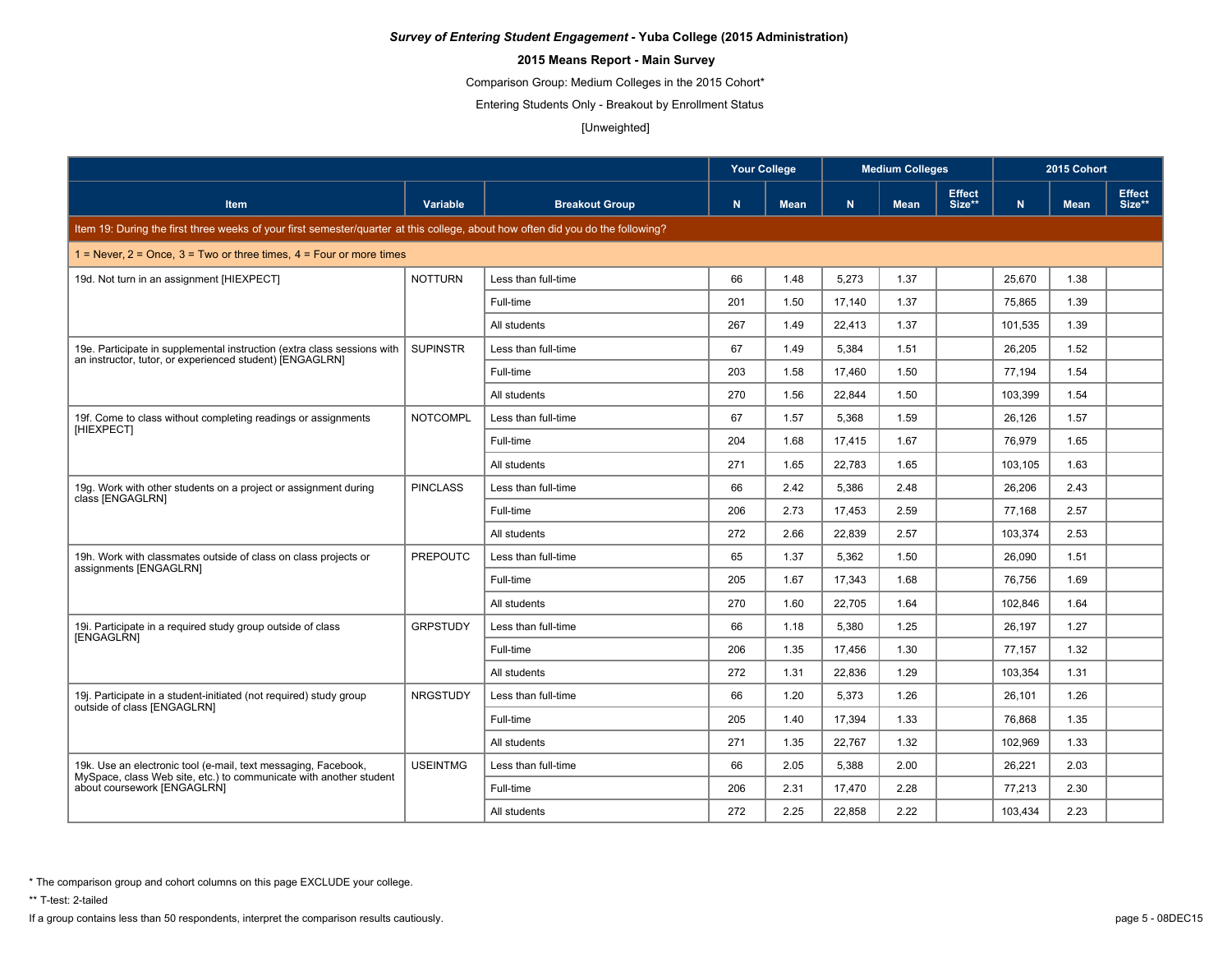# **2015 Means Report - Main Survey**

Comparison Group: Medium Colleges in the 2015 Cohort\*

Entering Students Only - Breakout by Enrollment Status

[Unweighted]

|                                                                                                                                   |                 |                       | <b>Your College</b> |             |        | <b>Medium Colleges</b> |                         |         | 2015 Cohort |                         |
|-----------------------------------------------------------------------------------------------------------------------------------|-----------------|-----------------------|---------------------|-------------|--------|------------------------|-------------------------|---------|-------------|-------------------------|
| <b>Item</b>                                                                                                                       | Variable        | <b>Breakout Group</b> | N.                  | <b>Mean</b> | N.     | <b>Mean</b>            | <b>Effect</b><br>Size** | N       | <b>Mean</b> | <b>Effect</b><br>Size** |
| Item 19: During the first three weeks of your first semester/quarter at this college, about how often did you do the following?   |                 |                       |                     |             |        |                        |                         |         |             |                         |
| $1 =$ Never, $2 =$ Once, $3 =$ Two or three times, $4 =$ Four or more times                                                       |                 |                       |                     |             |        |                        |                         |         |             |                         |
| 19. Use an electronic tool (e-mail, text messaging, Facebook,<br>MySpace, class Web site, etc.) to communicate with an instructor | <b>MAILFAC</b>  | Less than full-time   | 66                  | 1.79        | 5.365  | 2.21                   |                         | 26.125  | 2.16        |                         |
| about coursework [ENGAGLRN]                                                                                                       |                 | Full-time             | 205                 | 1.94        | 17.383 | 2.41                   | $-0.45**$               | 76.857  | 2.37        | $-0.41**$               |
|                                                                                                                                   |                 | All students          | 271                 | 1.90        | 22,748 | 2.36                   | $-0.43**$               | 102,982 | 2.32        | $-0.39**$               |
| 19m. Discuss an assignment or grade with an instructor                                                                            | <b>FACASSN</b>  | Less than full-time   | 66                  | 1.85        | 5,385  | 2.04                   |                         | 26,174  | 2.04        |                         |
| [ENGAGLRN]                                                                                                                        |                 | Full-time             | 205                 | 1.91        | 17,439 | 2.13                   | $-0.23**$               | 77,086  | 2.11        |                         |
|                                                                                                                                   |                 | All students          | 271                 | 1.90        | 22,824 | 2.11                   | $-0.23**$               | 103,260 | 2.09        | $-0.21**$               |
| 19n. Ask for help from an instructor regarding questions or problems                                                              | <b>CLASSREL</b> | Less than full-time   | 66                  | 2.14        | 5.379  | 2.31                   |                         | 26.179  | 2.31        |                         |
| related to a class [ENGAGLRN]                                                                                                     |                 | Full-time             | 205                 | 2.17        | 17,439 | 2.39                   |                         | 77.081  | 2.39        |                         |
|                                                                                                                                   |                 | All students          | 271                 | 2.16        | 22,818 | 2.37                   | $-0.22**$               | 103,260 | 2.37        | $-0.22**$               |
| 19o. Receive prompt written or oral feedback from instructors on<br>your performance [ENGAGLRN]                                   | <b>FEEDBACK</b> | Less than full-time   | 66                  | 2.17        | 5,371  | 2.31                   |                         | 26,179  | 2.30        |                         |
|                                                                                                                                   |                 | Full-time             | 205                 | 2.26        | 17,430 | 2.45                   |                         | 77,072  | 2.43        |                         |
|                                                                                                                                   |                 | All students          | 271                 | 2.24        | 22.801 | 2.42                   |                         | 103,251 | 2.40        |                         |
| 19p. Receive grades or points on assignments, guizzes, tests, or                                                                  | <b>RCVGRDS</b>  | Less than full-time   | 66                  | 2.97        | 5.361  | 3.19                   |                         | 26.013  | 3.19        |                         |
| papers, etc.                                                                                                                      |                 | Full-time             | 203                 | 3.28        | 17,317 | 3.41                   |                         | 76.592  | 3.38        |                         |
|                                                                                                                                   |                 | All students          | 269                 | 3.20        | 22,678 | 3.36                   |                         | 102,605 | 3.33        |                         |
| 19q. Discuss ideas from your readings or classes with instructors                                                                 | <b>FACIDOC</b>  | Less than full-time   | 66                  | 1.32        | 5,374  | 1.53                   |                         | 26,173  | 1.54        |                         |
| outside of class [ENGAGLRN]                                                                                                       |                 | Full-time             | 205                 | 1.45        | 17,426 | 1.60                   |                         | 77,047  | 1.62        |                         |
|                                                                                                                                   |                 | All students          | 271                 | 1.42        | 22,800 | 1.58                   |                         | 103,220 | 1.60        | $-0.20**$               |
| 19r. Discuss ideas from your readings or classes with others outside                                                              | <b>OCIDEAS</b>  | Less than full-time   | 65                  | 2.03        | 5,341  | 2.13                   |                         | 26,001  | 2.08        |                         |
| of class (students, family, co-workers, etc.)                                                                                     |                 | Full-time             | 205                 | 2.22        | 17,334 | 2.22                   |                         | 76.616  | 2.21        |                         |
|                                                                                                                                   |                 | All students          | 270                 | 2.18        | 22,675 | 2.20                   |                         | 102,617 | 2.17        |                         |
| 19s. Skip class [HIEXPECT]                                                                                                        | <b>SKIPCL</b>   | Less than full-time   | 66                  | 1.35        | 5,372  | 1.32                   |                         | 26,179  | 1.32        |                         |
|                                                                                                                                   |                 | Full-time             | 205                 | 1.29        | 17,441 | 1.35                   |                         | 77,111  | 1.35        |                         |
|                                                                                                                                   |                 | All students          | 271                 | 1.31        | 22,813 | 1.35                   |                         | 103,290 | 1.34        |                         |

\* The comparison group and cohort columns on this page EXCLUDE your college.

\*\* T-test: 2-tailed

If a group contains less than 50 respondents, interpret the comparison results cautiously. page 6 - 08DEC15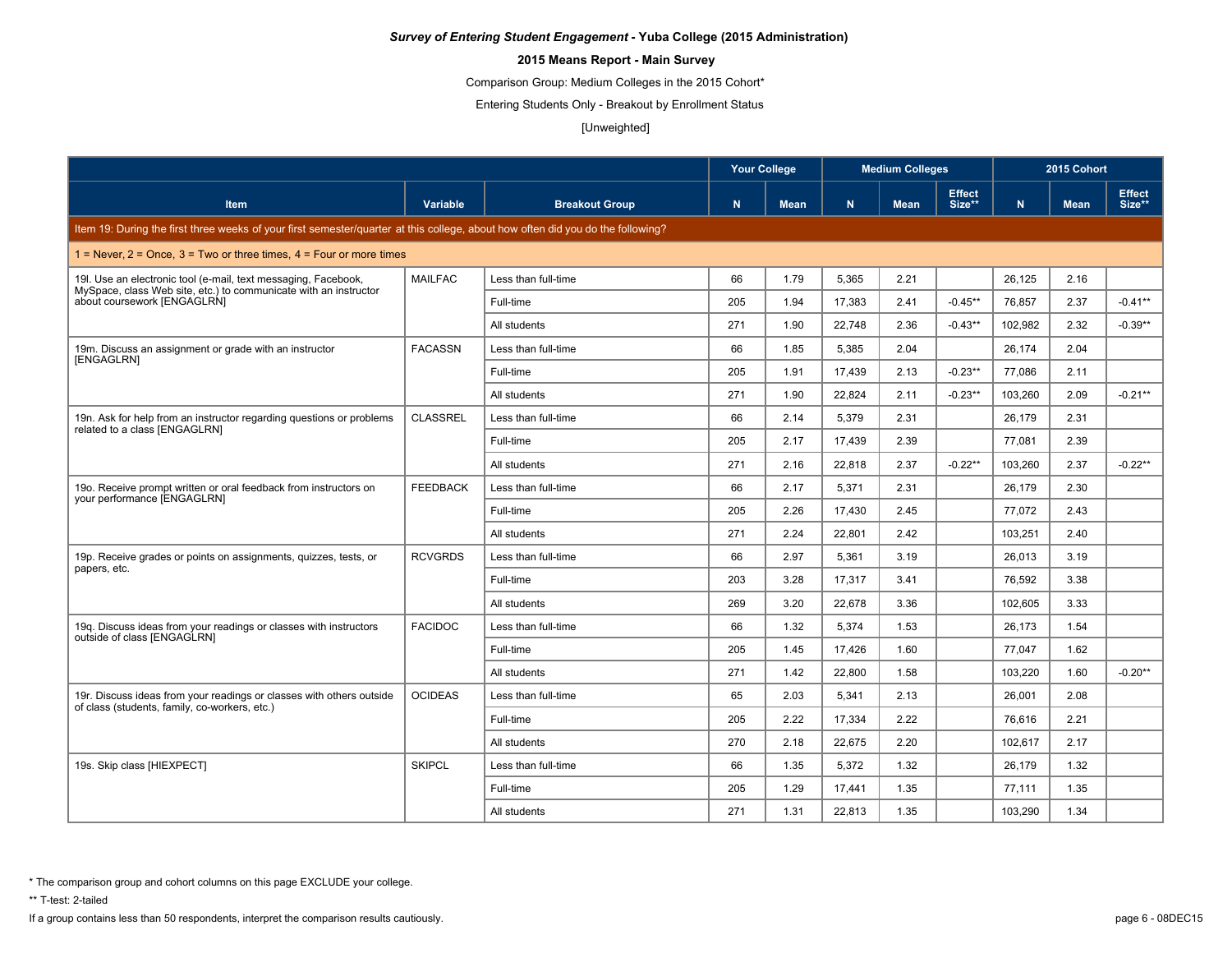# **2015 Means Report - Main Survey**

Comparison Group: Medium Colleges in the 2015 Cohort\*

Entering Students Only - Breakout by Enrollment Status

[Unweighted]

|                                                                                                                                                                                                                      |                 |                       | <b>Your College</b> |             | <b>Medium Colleges</b> |             |                         |         | 2015 Cohort |                         |  |
|----------------------------------------------------------------------------------------------------------------------------------------------------------------------------------------------------------------------|-----------------|-----------------------|---------------------|-------------|------------------------|-------------|-------------------------|---------|-------------|-------------------------|--|
| <b>Item</b>                                                                                                                                                                                                          | Variable        | <b>Breakout Group</b> | N                   | <b>Mean</b> | N                      | <b>Mean</b> | <b>Effect</b><br>Size** | N.      | <b>Mean</b> | <b>Effect</b><br>Size** |  |
| Item 20.2: Think about your experiences from the time of your decision to attend this college through the end of the first three weeks of your first semester/quarter. How often did you use the following services? |                 |                       |                     |             |                        |             |                         |         |             |                         |  |
| 1 = Never, $2$ = Once, $3$ = Two or three times, $4$ = Four or more times                                                                                                                                            |                 |                       |                     |             |                        |             |                         |         |             |                         |  |
| 20.2a. Academic advising/planning                                                                                                                                                                                    | <b>ACADPUSE</b> | Less than full-time   | 64                  | 1.61        | 5,158                  | 1.80        |                         | 25,182  | 1.84        |                         |  |
|                                                                                                                                                                                                                      |                 | Full-time             | 198                 | 1.74        | 16,985                 | 1.84        |                         | 74,895  | 1.90        |                         |  |
|                                                                                                                                                                                                                      |                 | All students          | 262                 | 1.71        | 22,143                 | 1.83        |                         | 100,077 | 1.88        |                         |  |
| 20.2b. Career counseling                                                                                                                                                                                             | <b>CARCUSE</b>  | Less than full-time   | 64                  | 1.34        | 5.055                  | 1.26        |                         | 24,806  | 1.26        |                         |  |
|                                                                                                                                                                                                                      |                 | Full-time             | 198                 | 1.51        | 16,793                 | 1.23        | $0.49**$                | 73.988  | 1.25        | $0.46**$                |  |
|                                                                                                                                                                                                                      |                 | All students          | 262                 | 1.47        | 21,848                 | 1.24        | $0.40**$                | 98,794  | 1.25        | $0.38**$                |  |
| 20.2c. Job placement assistance                                                                                                                                                                                      | <b>JOBPLUSE</b> | Less than full-time   | 64                  | 1.05        | 4,993                  | 1.07        |                         | 24,451  | 1.08        |                         |  |
|                                                                                                                                                                                                                      |                 | Full-time             | 195                 | 1.05        | 16,565                 | 1.09        |                         | 72,943  | 1.09        |                         |  |
|                                                                                                                                                                                                                      |                 | All students          | 259                 | 1.05        | 21,558                 | 1.08        |                         | 97,394  | 1.09        |                         |  |
| 20.2d. Face-to-face tutoring [ENGAGLRN]                                                                                                                                                                              | <b>FFTUSE</b>   | Less than full-time   | 65                  | 1.28        | 5,104                  | 1.26        |                         | 25,007  | 1.28        |                         |  |
|                                                                                                                                                                                                                      |                 | Full-time             | 200                 | 1.39        | 16,908                 | 1.28        |                         | 74,543  | 1.31        |                         |  |
|                                                                                                                                                                                                                      |                 | All students          | 265                 | 1.36        | 22,012                 | 1.27        |                         | 99.550  | 1.30        |                         |  |
| 20.2e. Online tutoring                                                                                                                                                                                               | <b>OLTUSE</b>   | Less than full-time   | 64                  | 1.03        | 4.990                  | 1.10        |                         | 24,465  | 1.11        |                         |  |
|                                                                                                                                                                                                                      |                 | Full-time             | 197                 | 1.10        | 16,598                 | 1.09        |                         | 73,050  | 1.10        |                         |  |
|                                                                                                                                                                                                                      |                 | All students          | 261                 | 1.08        | 21,588                 | 1.10        |                         | 97,515  | 1.10        |                         |  |
| 20.2f. Writing, math, or other skill lab [ENGAGLRN]                                                                                                                                                                  | <b>SKLABUSE</b> | Less than full-time   | 64                  | 1.34        | 5,060                  | 1.70        |                         | 24,846  | 1.67        |                         |  |
|                                                                                                                                                                                                                      |                 | Full-time             | 200                 | 1.44        | 16,801                 | 1.79        | $-0.30**$               | 74.094  | 1.74        | $-0.27**$               |  |
|                                                                                                                                                                                                                      |                 | All students          | 264                 | 1.42        | 21,861                 | 1.77        | $-0.31**$               | 98,940  | 1.72        | $-0.28**$               |  |
| 20.2g. Financial assistance advising                                                                                                                                                                                 | <b>FAUSE</b>    | Less than full-time   | 64                  | 1.77        | 5,073                  | 1.68        |                         | 24,845  | 1.70        |                         |  |
|                                                                                                                                                                                                                      |                 | Full-time             | 198                 | 1.98        | 16,791                 | 1.79        |                         | 73,962  | 1.81        |                         |  |
|                                                                                                                                                                                                                      |                 | All students          | 262                 | 1.93        | 21,864                 | 1.76        |                         | 98.807  | 1.78        |                         |  |
| 20.2h. Computer lab [ENGAGLRN]                                                                                                                                                                                       | COMLBUSE        | Less than full-time   | 62                  | 1.39        | 5,163                  | 2.00        | $-0.54**$               | 25,136  | 1.98        | $-0.52**$               |  |
|                                                                                                                                                                                                                      |                 | Full-time             | 198                 | 1.90        | 16,937                 | 2.22        | $-0.26**$               | 74,646  | 2.19        | $-0.24**$               |  |
|                                                                                                                                                                                                                      |                 | All students          | 260                 | 1.78        | 22,100                 | 2.16        | $-0.33**$               | 99,782  | 2.14        | $-0.30**$               |  |

\* The comparison group and cohort columns on this page EXCLUDE your college.

\*\* T-test: 2-tailed

If a group contains less than 50 respondents, interpret the comparison results cautiously. page 7 - 08DEC15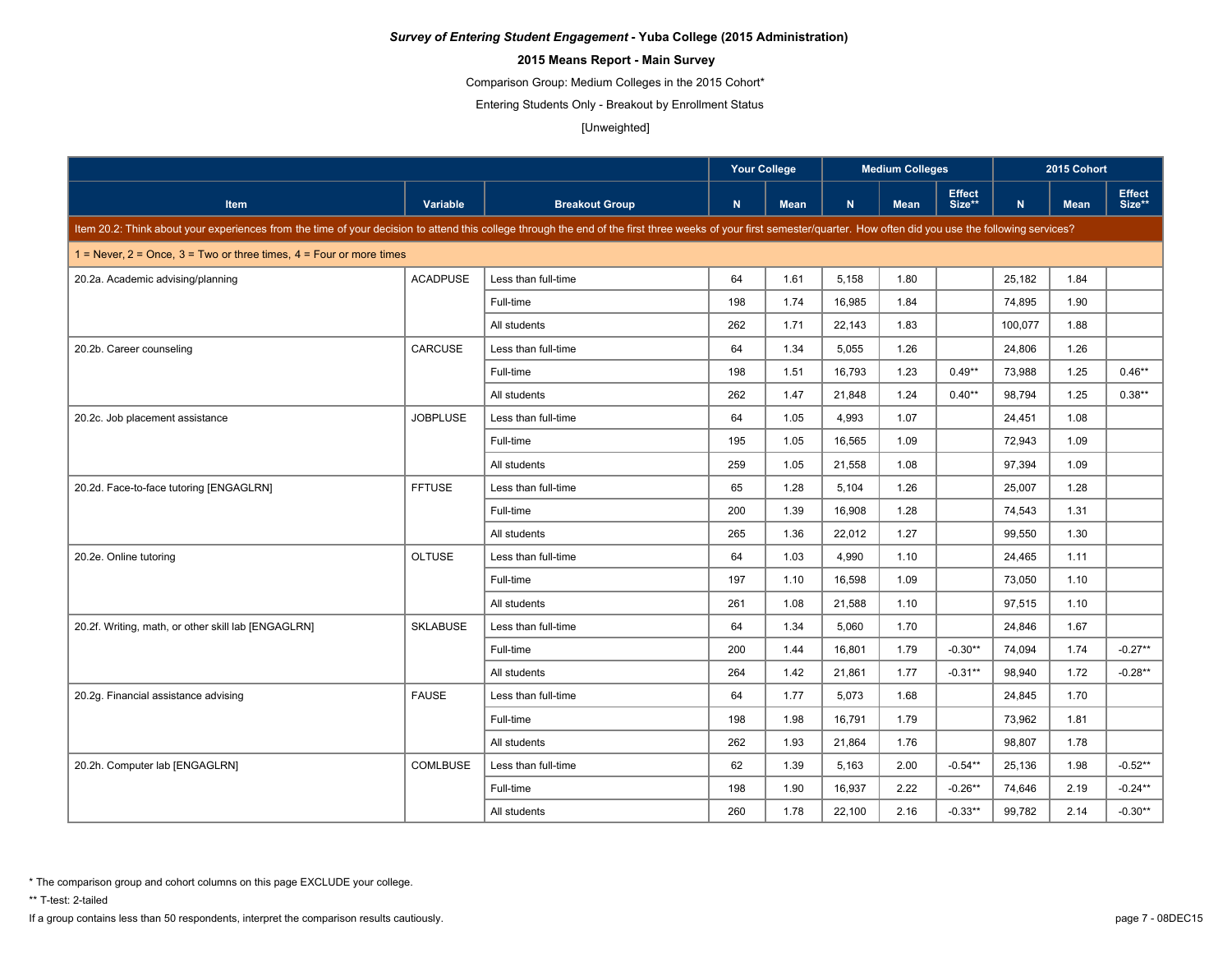# **2015 Means Report - Main Survey**

Comparison Group: Medium Colleges in the 2015 Cohort\*

Entering Students Only - Breakout by Enrollment Status

[Unweighted]

|                                                                                                                                                                                                                            |                 |                       | <b>Your College</b> |             |        | <b>Medium Colleges</b> |                         | 2015 Cohort |             |                         |
|----------------------------------------------------------------------------------------------------------------------------------------------------------------------------------------------------------------------------|-----------------|-----------------------|---------------------|-------------|--------|------------------------|-------------------------|-------------|-------------|-------------------------|
| <b>Item</b>                                                                                                                                                                                                                | Variable        | <b>Breakout Group</b> | N                   | <b>Mean</b> | N      | <b>Mean</b>            | <b>Effect</b><br>Size** | N           | <b>Mean</b> | <b>Effect</b><br>Size** |
| Item 20.2: Think about your experiences from the time of your decision to attend this college through the end of the first three weeks of your first semester/quarter. How often did you use the following services?       |                 |                       |                     |             |        |                        |                         |             |             |                         |
| $1 =$ Never, $2 =$ Once, $3 =$ Two or three times, $4 =$ Four or more times                                                                                                                                                |                 |                       |                     |             |        |                        |                         |             |             |                         |
| 20.2i. Student organizations                                                                                                                                                                                               | <b>STORGUSE</b> | Less than full-time   | 62                  | 1.08        | 5,012  | 1.17                   |                         | 24,587      | 1.18        |                         |
|                                                                                                                                                                                                                            |                 | Full-time             | 197                 | 1.13        | 16,662 | 1.24                   |                         | 73,545      | 1.27        |                         |
|                                                                                                                                                                                                                            |                 | All students          | 259                 | 1.12        | 21,674 | 1.23                   |                         | 98,132      | 1.24        |                         |
| 20.2j. Transfer credit assistance                                                                                                                                                                                          | <b>TRNFCRAS</b> | Less than full-time   | 64                  | 1.13        | 5,031  | 1.15                   |                         | 24,604      | 1.14        |                         |
|                                                                                                                                                                                                                            |                 | Full-time             | 197                 | 1.20        | 16,696 | 1.16                   |                         | 73,530      | 1.17        |                         |
|                                                                                                                                                                                                                            |                 | All students          | 261                 | 1.18        | 21,727 | 1.16                   |                         | 98.134      | 1.16        |                         |
| 20.2k. Services to students with disabilities                                                                                                                                                                              | <b>DISVSUSE</b> | Less than full-time   | 63                  | 1.03        | 5,058  | 1.12                   |                         | 24,634      | 1.12        |                         |
|                                                                                                                                                                                                                            |                 | Full-time             | 194                 | 1.09        | 16,714 | 1.11                   |                         | 73,595      | 1.11        |                         |
|                                                                                                                                                                                                                            |                 | All students          | 257                 | 1.08        | 21,772 | 1.11                   |                         | 98,229      | 1.11        |                         |
| Item 20.3: Think about your experiences from the time of your decision to attend this college through the end of the first three weeks of your first semester/quarter. How satisfied were you with the following services? |                 |                       |                     |             |        |                        |                         |             |             |                         |
| 1 = Not at all, $2 =$ Somewhat, $3 =$ Very (the N/A category is not included in means calculations)                                                                                                                        |                 |                       |                     |             |        |                        |                         |             |             |                         |
| 20.3a. Academic advising/planning                                                                                                                                                                                          | <b>ACADPSAT</b> | Less than full-time   | 33                  | 2.18        | 3,022  | 2.34                   |                         | 15,225      | 2.36        |                         |
|                                                                                                                                                                                                                            |                 | Full-time             | 113                 | 2.30        | 10,156 | 2.40                   |                         | 46.953      | 2.40        |                         |
|                                                                                                                                                                                                                            |                 | All students          | 146                 | 2.27        | 13,178 | 2.39                   |                         | 62,178      | 2.39        |                         |
| 20.3b. Career counseling                                                                                                                                                                                                   | CARCSAT         | Less than full-time   | 22                  | 2.14        | 1,268  | 2.29                   |                         | 6,162       | 2.30        |                         |
|                                                                                                                                                                                                                            |                 | Full-time             | 74                  | 2.27        | 3,649  | 2.33                   |                         | 16,991      | 2.33        |                         |
|                                                                                                                                                                                                                            |                 | All students          | 96                  | 2.24        | 4,917  | 2.32                   |                         | 23,153      | 2.32        |                         |
| 20.3c. Job placement assistance                                                                                                                                                                                            | <b>JOBPLSAT</b> | Less than full-time   | $\overline{7}$      | 1.86        | 631    | 1.97                   |                         | 3,145       | 2.05        |                         |
|                                                                                                                                                                                                                            |                 | Full-time             | 20                  | 1.65        | 1,957  | 2.11                   |                         | 9,061       | 2.11        |                         |
|                                                                                                                                                                                                                            |                 | All students          | 27                  | 1.70        | 2,588  | 2.07                   |                         | 12.206      | 2.10        |                         |
| 20.3d. Face-to-face tutoring                                                                                                                                                                                               | <b>FFTSAT</b>   | Less than full-time   | 14                  | 2.14        | 1,106  | 2.42                   |                         | 5,606       | 2.44        |                         |
|                                                                                                                                                                                                                            |                 | Full-time             | 54                  | 2.28        | 3,655  | 2.50                   |                         | 17,381      | 2.49        |                         |
|                                                                                                                                                                                                                            |                 | All students          | 68                  | 2.25        | 4,761  | 2.48                   |                         | 22.987      | 2.48        |                         |

<sup>\*</sup> The comparison group and cohort columns on this page EXCLUDE your college.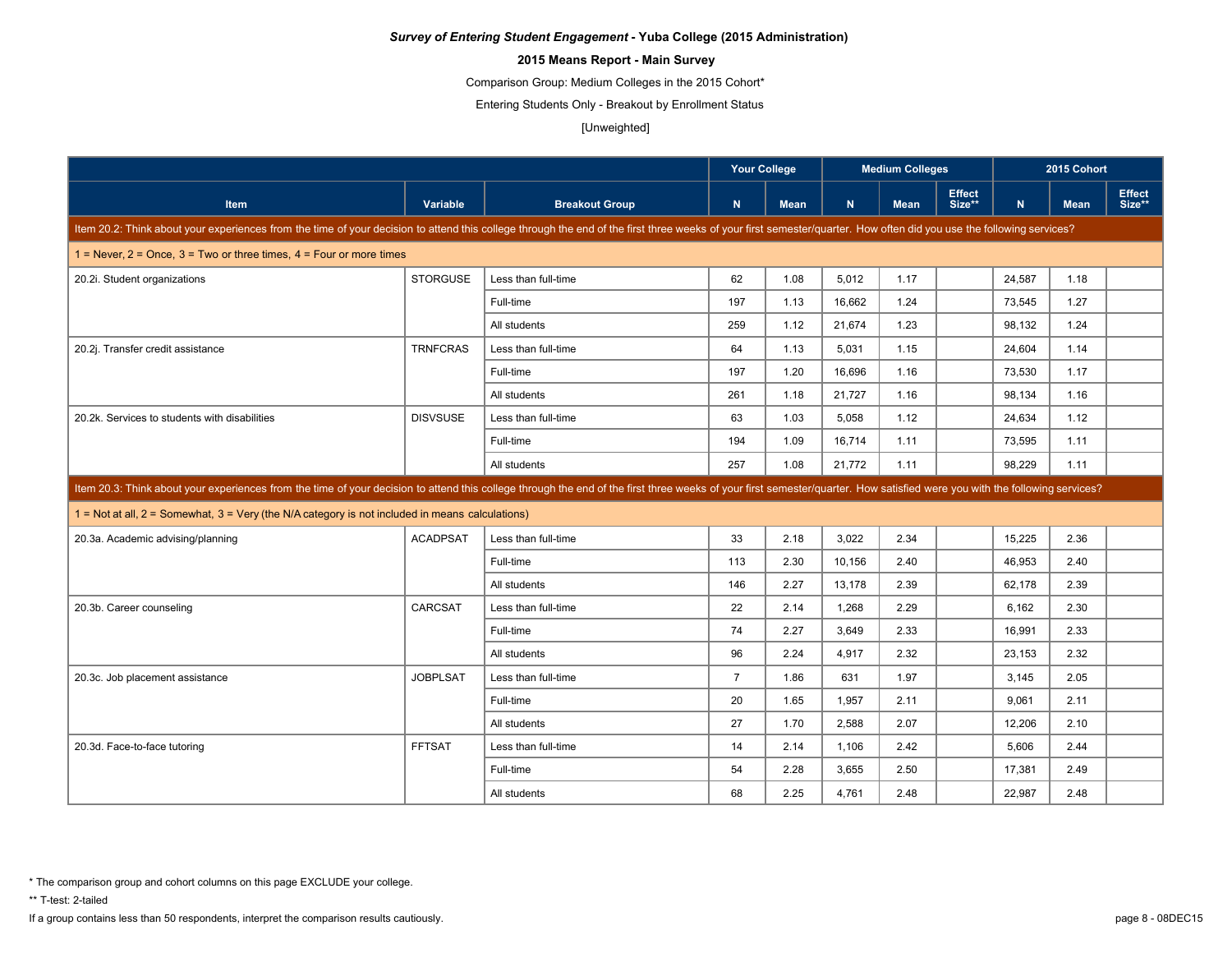# **2015 Means Report - Main Survey**

Comparison Group: Medium Colleges in the 2015 Cohort\*

Entering Students Only - Breakout by Enrollment Status

[Unweighted]

|                                                                                                                                                                                                                            |                 |                       | <b>Your College</b> |             |        | <b>Medium Colleges</b> |                         | 2015 Cohort |             |                         |
|----------------------------------------------------------------------------------------------------------------------------------------------------------------------------------------------------------------------------|-----------------|-----------------------|---------------------|-------------|--------|------------------------|-------------------------|-------------|-------------|-------------------------|
| <b>Item</b>                                                                                                                                                                                                                | Variable        | <b>Breakout Group</b> | N.                  | <b>Mean</b> | N.     | <b>Mean</b>            | <b>Effect</b><br>Size** | N.          | <b>Mean</b> | <b>Effect</b><br>Size** |
| Item 20.3: Think about your experiences from the time of your decision to attend this college through the end of the first three weeks of your first semester/quarter. How satisfied were you with the following services? |                 |                       |                     |             |        |                        |                         |             |             |                         |
| $1 =$ Not at all, $2 =$ Somewhat, $3 =$ Very (the N/A category is not included in means calculations)                                                                                                                      |                 |                       |                     |             |        |                        |                         |             |             |                         |
| 20.3e. Online tutoring                                                                                                                                                                                                     | <b>OLTSAT</b>   | Less than full-time   | 6                   | 1.83        | 631    | 2.08                   |                         | 3,138       | 2.13        |                         |
|                                                                                                                                                                                                                            |                 | Full-time             | 22                  | 1.95        | 1,834  | 2.21                   |                         | 8.717       | 2.19        |                         |
|                                                                                                                                                                                                                            |                 | All students          | 28                  | 1.93        | 2,465  | 2.18                   |                         | 11,855      | 2.17        |                         |
| 20.3f. Writing, math, or other skill lab                                                                                                                                                                                   | <b>SKLBSAT</b>  | Less than full-time   | 13                  | 2.08        | 1,833  | 2.47                   |                         | 9,011       | 2.47        |                         |
|                                                                                                                                                                                                                            |                 | Full-time             | 56                  | 2.32        | 6.510  | 2.51                   |                         | 28.532      | 2.50        |                         |
|                                                                                                                                                                                                                            |                 | All students          | 69                  | 2.28        | 8,343  | 2.50                   |                         | 37,543      | 2.49        |                         |
| 20.3g. Financial assistance advising                                                                                                                                                                                       | <b>FAADVSAT</b> | Less than full-time   | 37                  | 2.22        | 2,353  | 2.32                   |                         | 11,646      | 2.31        |                         |
|                                                                                                                                                                                                                            |                 | Full-time             | 117                 | 2.36        | 8,443  | 2.42                   |                         | 37,894      | 2.38        |                         |
|                                                                                                                                                                                                                            |                 | All students          | 154                 | 2.32        | 10,796 | 2.39                   |                         | 49,540      | 2.37        |                         |
| 20.3h. Computer lab                                                                                                                                                                                                        | <b>COMLBSAT</b> | Less than full-time   | 22                  | 2.32        | 2.682  | 2.62                   |                         | 12.826      | 2.61        |                         |
|                                                                                                                                                                                                                            |                 | Full-time             | 106                 | 2.56        | 9,932  | 2.67                   |                         | 43,084      | 2.65        |                         |
|                                                                                                                                                                                                                            |                 | All students          | 128                 | 2.52        | 12.614 | 2.66                   |                         | 55.910      | 2.64        |                         |
| 20.3i. Student organizations                                                                                                                                                                                               | <b>STORGSAT</b> | Less than full-time   | 11                  | 1.91        | 825    | 2.25                   |                         | 4,265       | 2.28        |                         |
|                                                                                                                                                                                                                            |                 | Full-time             | 31                  | 2.03        | 3,289  | 2.38                   |                         | 15,648      | 2.38        |                         |
|                                                                                                                                                                                                                            |                 | All students          | 42                  | 2.00        | 4,114  | 2.35                   |                         | 19,913      | 2.36        | $-0.53**$               |
| 20.3j. Transfer credit assistance                                                                                                                                                                                          | <b>TRCRASAT</b> | Less than full-time   | 13                  | 1.62        | 908    | 2.19                   |                         | 4,254       | 2.19        |                         |
|                                                                                                                                                                                                                            |                 | Full-time             | 40                  | 2.10        | 2.867  | 2.30                   |                         | 13,400      | 2.29        |                         |
|                                                                                                                                                                                                                            |                 | All students          | 53                  | 1.98        | 3,775  | 2.27                   |                         | 17,654      | 2.26        |                         |
| 20.3k. Services to students with disabilities                                                                                                                                                                              | <b>DISVSAT</b>  | Less than full-time   | 6                   | 1.33        | 700    | 2.31                   |                         | 3,385       | 2.34        |                         |
|                                                                                                                                                                                                                            |                 | Full-time             | 23                  | 2.04        | 1,995  | 2.41                   |                         | 8,994       | 2.39        |                         |
|                                                                                                                                                                                                                            |                 | All students          | 29                  | 1.90        | 2,695  | 2.39                   | $-0.66**$               | 12,379      | 2.38        | $-0.64***$              |

\*\* T-test: 2-tailed

If a group contains less than 50 respondents, interpret the comparison results cautiously. page 9 - 08DEC15

<sup>\*</sup> The comparison group and cohort columns on this page EXCLUDE your college.